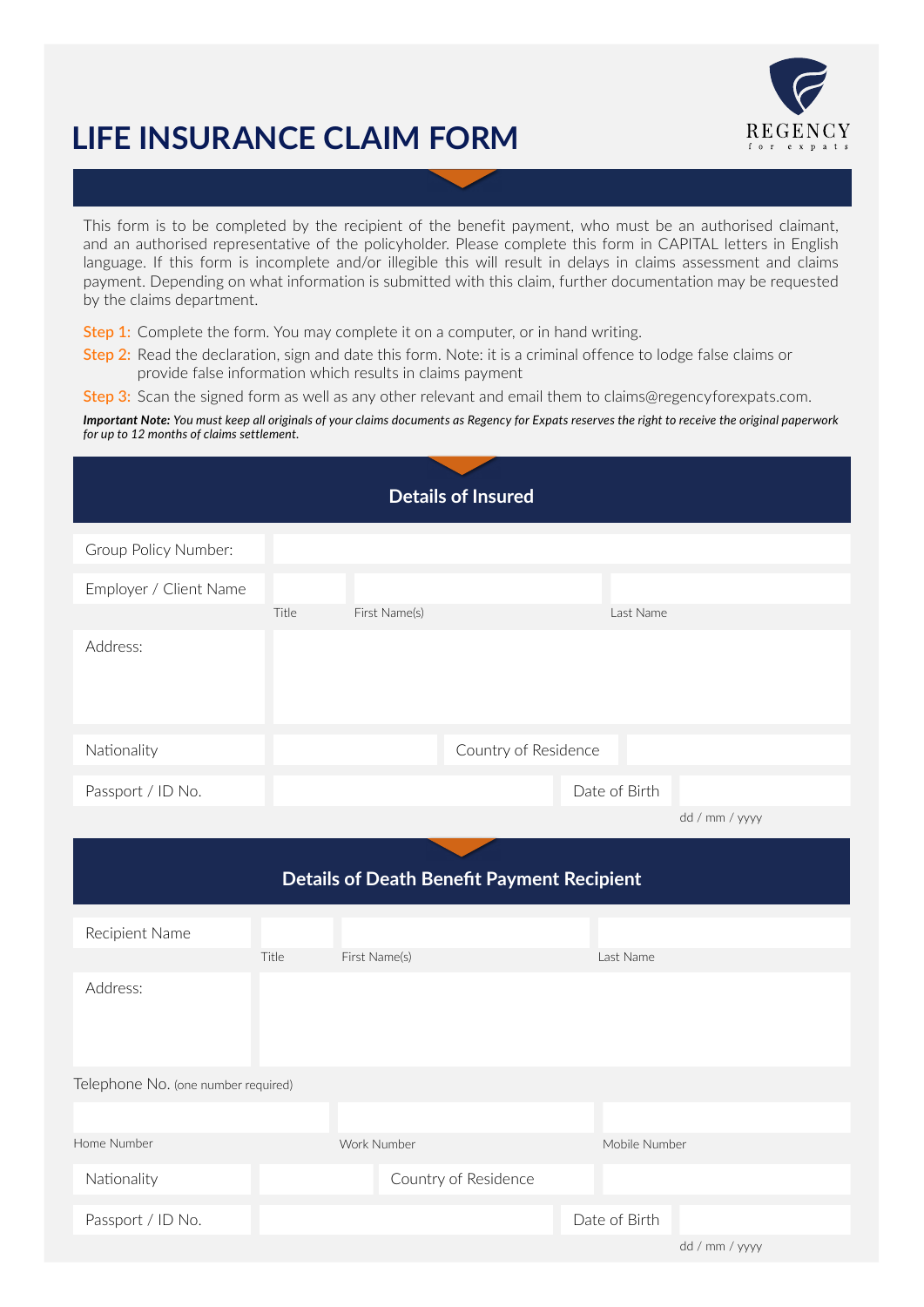| Recipient's Bank Details |
|--------------------------|
|--------------------------|

| Bank Name                                                                                                |                       |  |  |  |
|----------------------------------------------------------------------------------------------------------|-----------------------|--|--|--|
| <b>Bank Address</b>                                                                                      |                       |  |  |  |
| Account Name                                                                                             | <b>Account Number</b> |  |  |  |
| Sort Code                                                                                                | <b>IBAN Code</b>      |  |  |  |
| BIC (Swift) Code                                                                                         |                       |  |  |  |
| <b>Important Note:</b> Payment details must match the details of the recipient of death benefit payment. |                       |  |  |  |

## **Proof of identity of Benefit Recipient**

To conform to Anti-Money Laundering laws, Regency for Expats must verify the identity of the benefit payment claimant. Please ensure a suitably certified true copy of the following photographic ID documents is attached to this form.

One document of either (please tick the relevant box to confirm which document is attached):

 $\Box$  full, current passport; or

 $\Box$  national Government issued ID card bearing photograph, or

 $\Box$  Other official identification:

Please insert below the name of the document supplied:

# **Proof of Benefit Recipient's Address**

To conform to Anti-Money Laundering laws, Regency for Expats must verify the residential address of the benefit payment claimant. Please attach either an original or suitably certified copy of one of the following (in all cases the document seen must be the most recent version), issued in the exact name of the benefit payment recipient and showing the address appearing on this form: (please tick the relevant box to confirm which document is attached):

 $\Box$  Utility, rates or council/housing tax bill (must not be older than three months).

 $\Box$  A current driving license.

Account statement from a bank or bank credit card company, a mortgage statement is also acceptable (must not be older than three months).

 $\Box$  A letter from a bank, domiciled and regulated in a recognised jurisdiction, with whom the benefit payment recipient has an account, which confirms their current residential address.